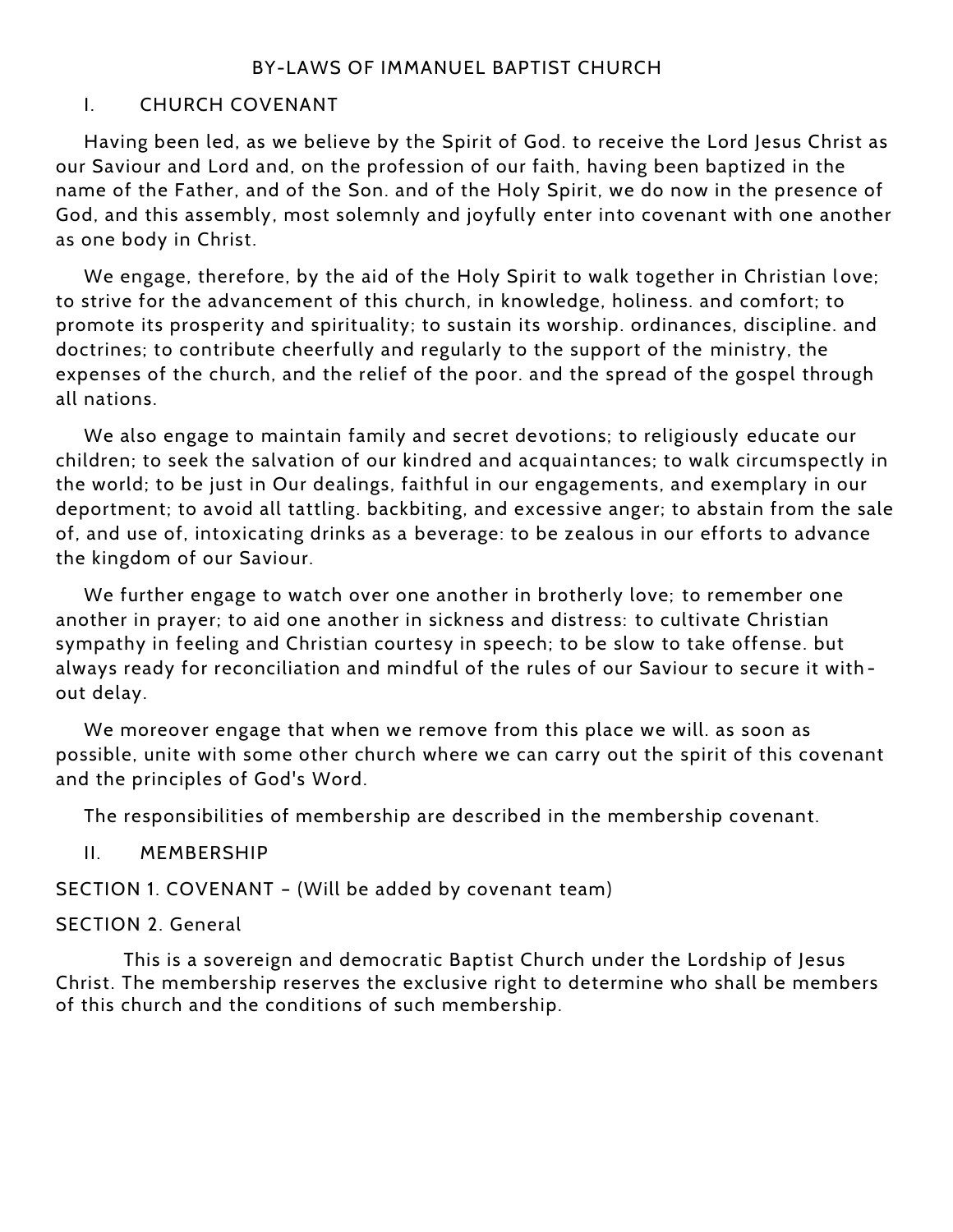## SECTION 3. Candidacy

Any person may offer himself as a candidate for membership in the church. All such candidates shall be presented to the church at any regular worship service for membership in any of the following ways

(1) By profession of faith and for baptism according to the policies of this church.

(2) By promise of a letter from another Baptist Church.

(3) By restoration upon a statement of prior conversion experience and baptism by immersion when no letter is obtainable.

 Should there be any dissent as to any candidate, such dissent shall be referred to the pastor, elders and deacons for investigation and the making of a recommendation to the church within thirty (30) days. A three-fourths vote of those members present and voting shall be required to elect such candidates to membership.

SECTION 4. Voting Rights of members

 Every Active/Resident Member shall have the right to vote on the following matters: the annual budget of the church, the disposition of all or substantially all of the asse ts of the Church, the merger or dissolution of the Church, and the acquisition of real property and related indebtedness. Each Active/Resident Member sixteen (16) years and older is entitled to one vote. Voting by proxy is prohibited. In addition, the congregation, led by the Elders, shall be asked to affirm the calling of the lead pastor in the event of his vacancy.

## SECTION 5. Termination of Membership

Membership shall be terminated in the following ways:

 (1) death, (2) dismission to another Baptist church (3) exclusion by action of this church. (4) affiliation with a church of another faith or denomination (5) by request of an individual member.

 \*Should a member become an offense to the church and to its good name by reason of immoral or unchristian conduct, or by persistent breach of his covenant vows, or non support of the church, the church may terminate his membership by a. three -fourths vote, but only after due notice and hearing. and after faithful efforts have been made to bring such member to repentance and amendment.

 \*Active members are considered those who fallow the membership covenant. A member should be declared inactive when there is no contact with the church for 3 months or by church discipline and cannot vote at any business meeting session.

## III. CHURCH OFFICERS

SECTION 1. Officers: There shall be a minimum of two (2) officers of the Church. The Lead Pastor shall serve as the President of the Church and shall act as moderator of the Church. The Pastor responsible for Administration shall serve as Secretary and Treasurer of the Church. In the event of a vacancy in either position or both positions being held by the same person, another Elder shall be appointed to serve in such capacity. If the Church has a separate Pastor responsible for Church Development, he shall also serve as a Vice President of the Church.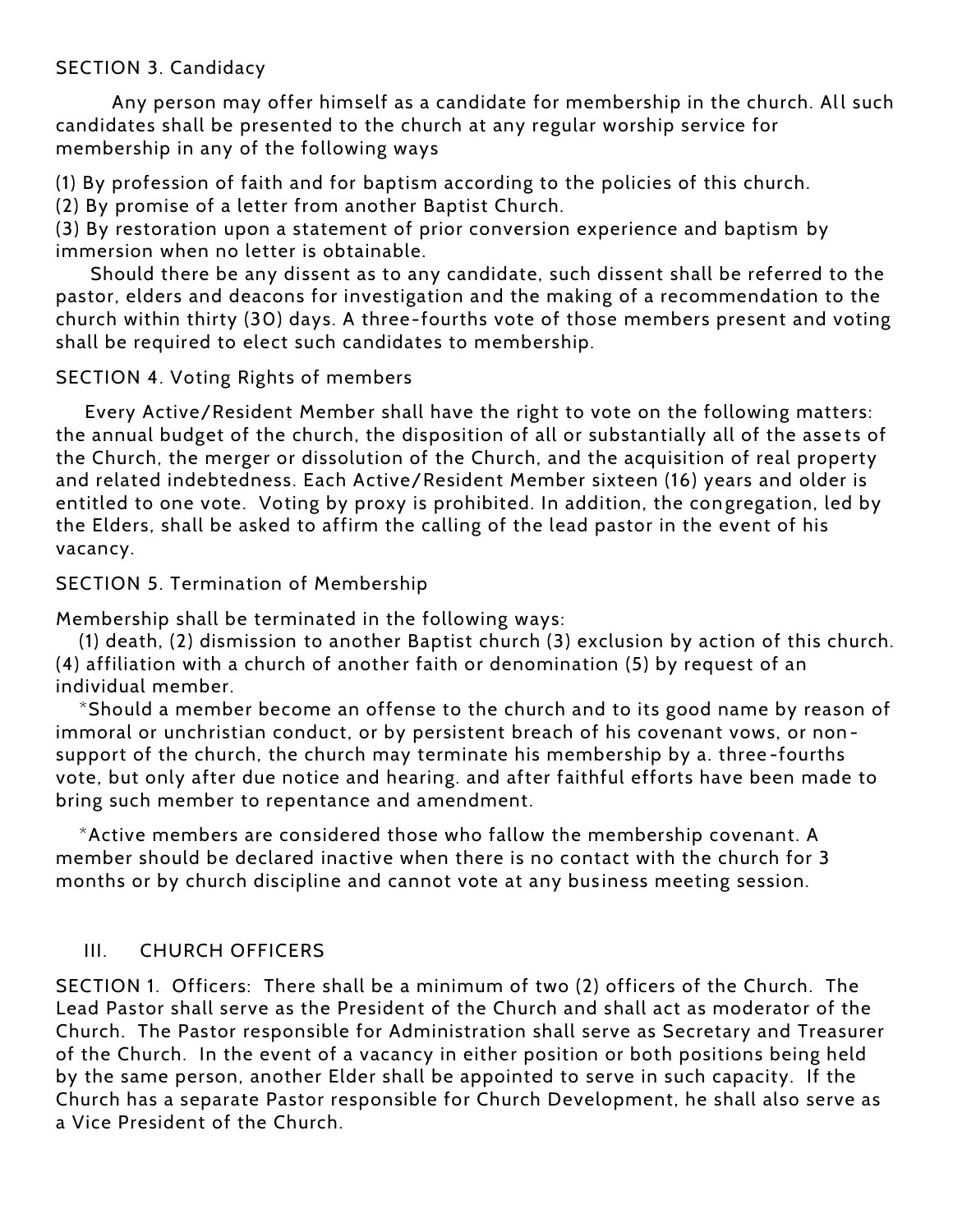SECTION 2. Election of Other Officers: All other officers of the Church shall be chosen by the Elders, and each shall serve at the pleasure of the Elders, subject to the rights, if any, of an officer under any contract or employment and recommended to the church.

SECTION 3. Removal of Officers: Subject to the rights, if any, of an officer under contract of employment, all officers may be remov ed, with or without cause, by the Elders, at any regular or special meeting of the Elders.

SECTION 4. Vacancies in Offices: A vacancy in any office because of death, resignation, removal, disqualification or any other cause shall be filled only in the ma nner prescribed in these Bylaws for regular appointment to that office. Such vacancies shall be filled as they occur and are deemed necessary by the Elders and recommended to the church.

### SECTION 5. Pastor

 The pastor is responsible for leading the church in functioning as a New Testament church. The pastor will lead the congregation, the organizations, and the church staff in performing their tasks. A major concern of the pastor is to perform pastoral responsibilities. The pastor is the leader of worship, proclamation, education, and pastoral ministries, and chooses his associate pastor(s) as the church needs them and who are recommended to the church.

**Consider moving to Operational Guide** A pastor shall be chosen and called by the church whenever a vacancy occurs. His election shall take place at a meeting called for that purpose, of which at least one week's public notice shall be given.

 A pulpit committee shall be appointed by the church to seek out a suitable pastor, and their recommendations will constitute a nomination, though any member has the privilege of making other nominations according to the policy established by the church. This committee shall bring to the consideration of the church only one man at a time.

 Election shall be by ballot, an affirmative vote of three fourths of those present being necessary for a choice. The pastor, thus elected, shall serve until the relationship is terminated by his request or the church's request. He shall preside at meetings of the church. The pastor shall give at least two weeks notice at the time of resignation before terminating his responsibilities as pastor.

## SECTION 6. Elders

a. Number and Term: Being that we are a pastor led church, the authorized number of Elders shall be, until changed by amendment to the Bylaws, such numbers as may from time to time be authorized by resolution of the Elders, provided that such number shall not be less than three (3), nor more than nine (9). The Elders shall consist of those pastors, appointed to the Board by unanimous decision of the Lead Pastor and Pastor(s) responsible for Church Development and Administration. Each Elder shall be appointed to a one (1) year term, subject to review of the Lead Pastor and Pastor(s) responsible for Church Development and Administration who shall have authority to remove and replace Elders at their sole discretion. Each Elder may serve successive terms and shall hold office until a successor has been appointed or until either resignation or removal.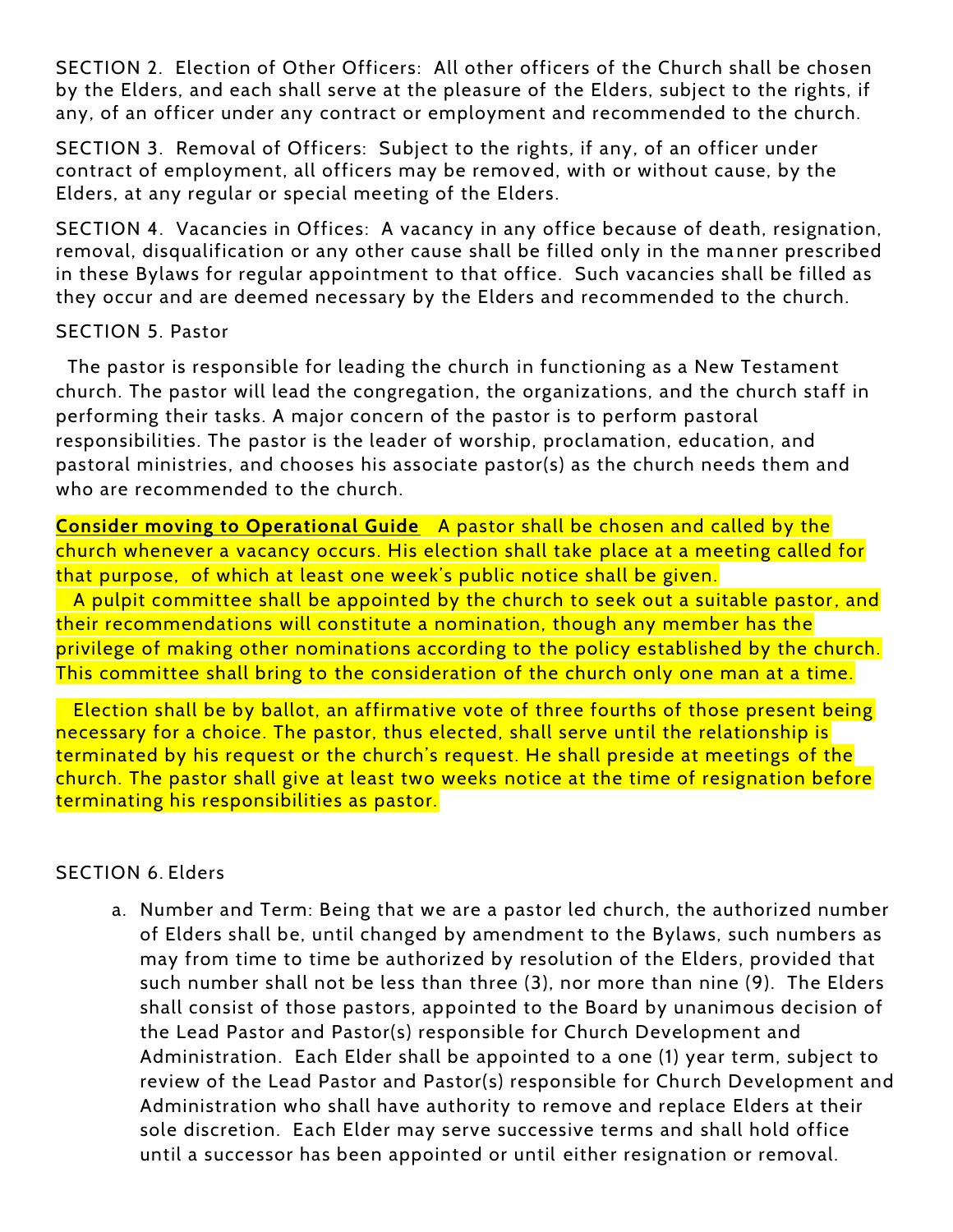There is no requirement that the pastoral responsibilities for the Lead Pastor and the Pastors of Church Development and Administration to reside in more than one person. However, if these responsibilities are held by only one person, the approval of new Elders and removal of current Elders must be conducted by a majority of the Elders.

b. Qualifications: The Elders, in fulfilling their New Testament function of elder, shall meet the qualifications of elder as found in 1 Timothy 3:1 -7 and Titus 1:5-9. If an Elder is not deemed qualified to continue to function in accordance with these minimum spiritual requirements, he may be removed as an Elder by the other Elders in accordance with Article VIII below.

## c. Powers:

A. General Corporate Powers. The Church shall have all corporate powers outlined in the Florida Nonprofit Corporation Act, Chapter 617, Florida Statutes, as amended from time to time (the "Act"), and subject to the provisions and limitations of the Act and any limitations in the Articles of Incorporation and these Bylaws, the activities, business and affairs of the Church shall be conducted and all corporate powers shall be exercised by or under the direction of the Elders.

B. Specific Powers. Without prejudice to the general powers set forth above, and subject to same limitations, the Elders shall have the power to:

- 1. Select and remove all officers, agents and employees of the Church; prescribe any powers and duties for them that are consistent with the Act; the Articles of Incorporation and these Bylaws; and
- 2. Adopt, make and use a corporate seal and alter the form of the seal; and
- 3. Borrow money and incur indebtedness on behalf of the Church and cause to be executed and delivered for the Church's purposes and in the Church's name, promissory notes and other evidences of debt and securities.

## SECTION 7. Church Staff

This church shall call or employ church staff members as the church shall need. A job description shall be written when the need for staff members is determined Vocational staff members other than the pastor shall be recommended to the church by the pastor and elders and employed by church action.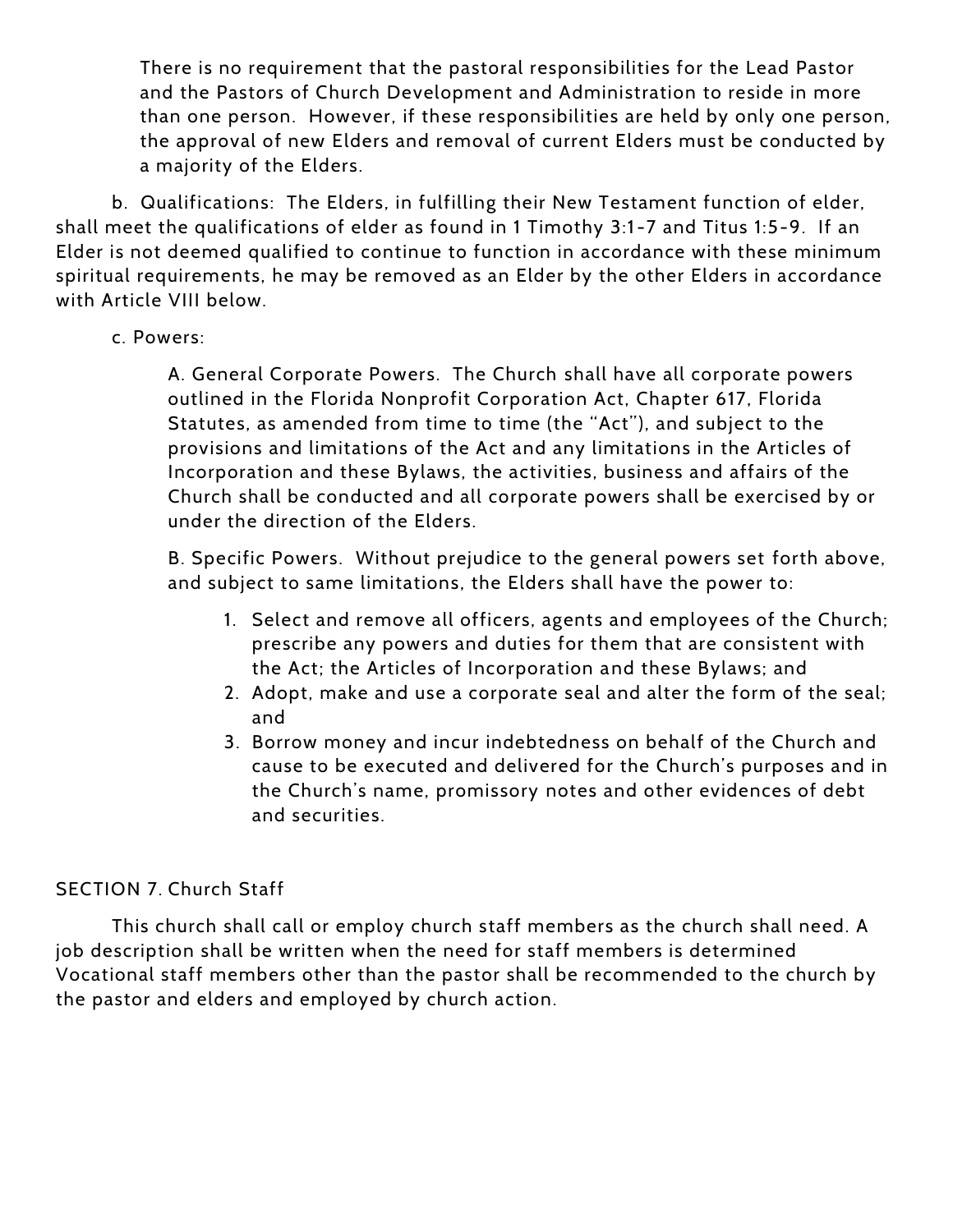#### SECTION 8. Deacons

Deacons will be elected according to the New Testament Biblical qualifications as stated in Acts 6:1-6, and I Timothy 3:8-13.

(1) Deacons shall be elected as needed at regular business meetings of the church by ballot upon recommendation of active deacons.

 The deacons shall serve on a rotation basis. Each year the term of office of one third of the number of deacons shall expire, and election shall be held to fill the vacancies. In case of death, or removal or incapacity to serve, the church may elect to fill the unexpired term. After serving a term of three years, no deacon may be eligible for re election until the lapse of at least one year. There is no obligation to constitute as an active deacon a person who comes to the church from another church where he has served as deacon.

 (2) In accordance with the meaning and the work and the practice of the New Testament, deacons are to be servants of the church. The task of the deacon is to serve with the pastor in performing pastoral ministries tasks: proclaim the gospel believers and unbelievers; care for the church members and other persons in the community; lead the church to engage in fellowship of worship, witness, education, ministry, and application; and lead the church in performing its tasks.

#### SECTION 6. Treasurer & Financial Secretary

The church shall elect annually a church treasurer. It shall be the duty of the treasurer to receive, preserve, and pay out, upon receipt of vouchers approved and signed by authorized personnel, all money, or things of value paid or given to the church, keeping at all times an itemized account or all receipts and disbursements. It shall be the duty of the treasurer to render to the church at each regular business meeting an itemized report of the receipts and disbursements for the preceding month. The treasurer's report shall be audited when deemed necessary by the church.

The treasurer shall be elected by the church **annually**. He or she shall receive the empty collection envelopes after the money has been removed and counted by the proper persons selected by the church to serve in turn; and from these he or she shall give donors individual credit. He or she shall keep the envelopes for reference for a period of two years. He or she shall fill out the sheet for the monthly balance, which will indicate receipts from envelopes, plate or loose, and miscellaneous or special offerings. He or she shall also be responsible for preparing and mailing quarterly or semiannually records of contributions to all contributing members.

The Treasurer shall also serve as church administrator of financial affairs an d subject to the leadership of the pastor and elders.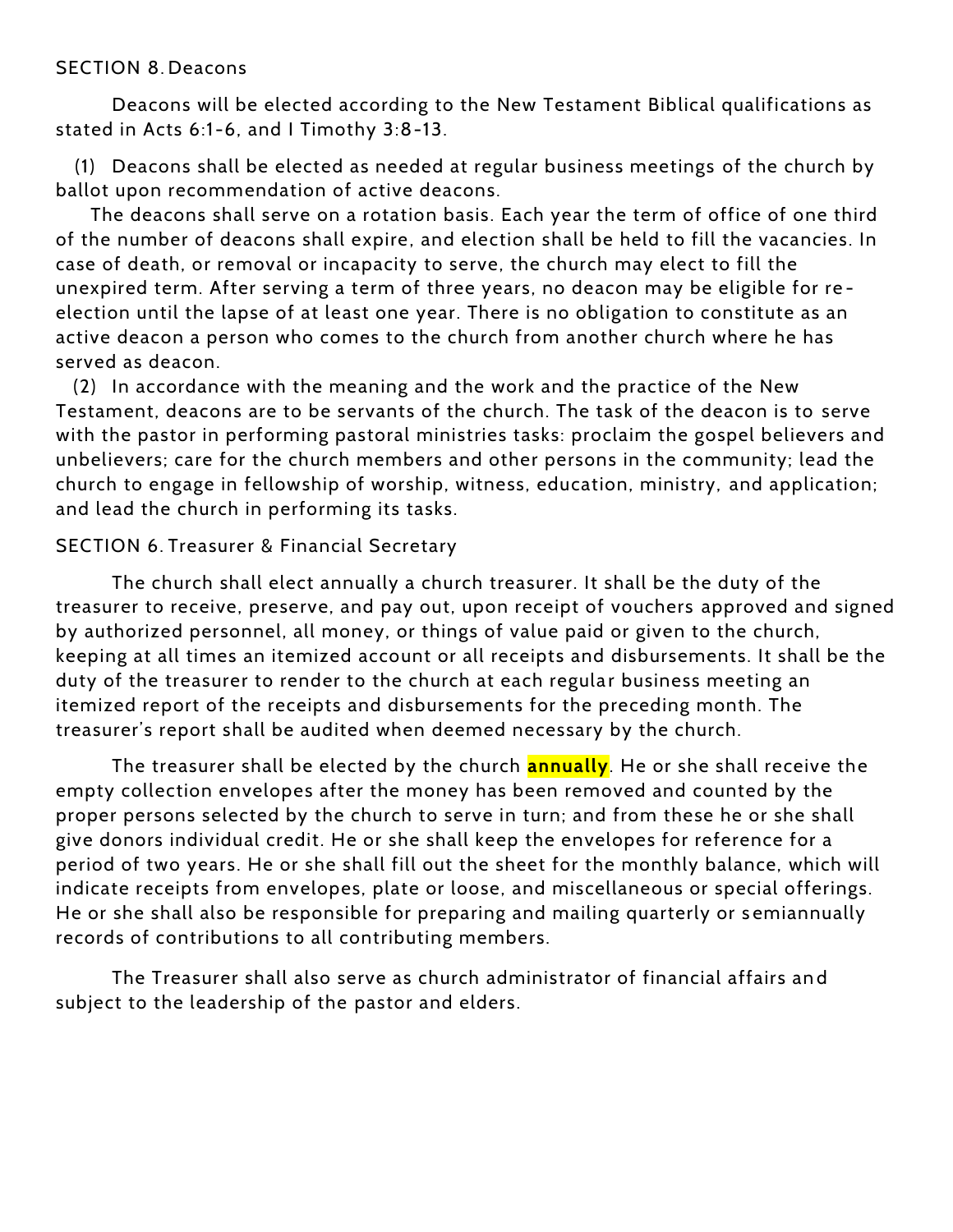SECTION 8. Financial Team

Members - Needs definition

Term = Needs definition

Qualifications - Needs definition

## SECTION 9. Church Council

 (1) The primary functions of the council shall be to recommend to the congregation suggested objectives and church goals. To review and co -ordinate program plans recommended by church officers, organizations, and committees; to recommend to the congregation the use of leadership, calendar time and other resources according to program priorities; and to evaluate program achievement in terms of church goals a nd objectives.

 (2) The council unless otherwise determined by vote of the church, shall have as regular members the pastor, minister of education, minister of music, Sunday School Director, Church Training

(3) All matters agreed upon by the council, calling for action not already authorized, shall be referred to the church for approval or disapproval.

## SECTION 10. Trustees

Five trustees elected by the church will hold in trust the church property. They shall have no power to buy, sell, mortgage, lease, or transfer any property without a specific vote of the church authorizing each action. It shall be the function of the trustees to affix their signatures to legal documents involving the sale, mortgaging. Or purchase or rental of property or other legal documents where the signatures of trustees is required. Trustees shall serve on a rotating basis, with one new trustee being sele cted every three years.

Qualifications - Needs definition (Pastors, elders, deacons? Members in good standing?

SECTION 11. Amendments - Needs definition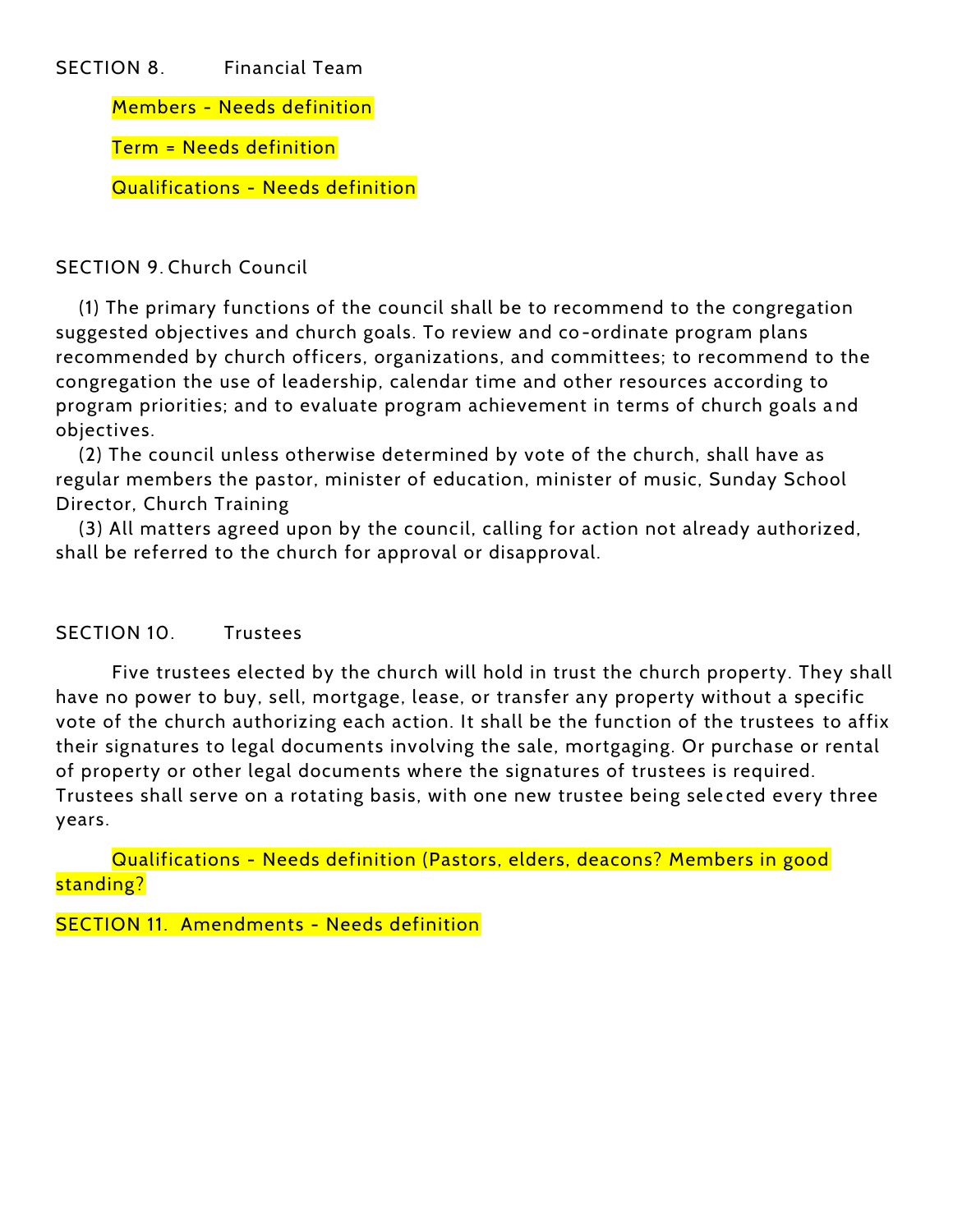## REGAMENTOS DE IMMANUEL BAPTIST CHURCH

## I.- PACTO DE LA IGLESIA

Creyendo que el Espíritu Santo de Dios nos ha dirigido para recibir al Señor Jesucristo como nuestro Salvador y Señor, y habiendo hecho profesión de fe, y habiendo sido bautizado en el nombre del Padre, y del Hijo, y del Espíritu Santo, nosotros ahora en presencia de Dios, y de esta asamblea, muy solemne y gozosamente tomamos el pacto los unos con los otros en el cuerpo de Cristo.

Por lo tanto, nos unimos, con la ayuda del Espíritu Santo a caminar juntos en amor; para esforzarnos por el avance de esta iglesia., en conocimiento, santidad, y consuelo; para promover la prosperidad y la espiritualidad; sostener el culto, las ordenanzas, la disciplina, las finanzas de la iglesia, y el alivio de los pobres, y esparcir el evangelio a todas las naciones.

También nos unimos para mantener la familia y el tiempo devocional secreto; educar a nuestros hijos religiosamente, buscar la salvación de los parientes y cercanos; conducirme circunspectamente en el mundo; ser justo en nuestros acuerdos, fiel en nuestros compromisos, y ser ejemplos en nuestras casa s; evitar el chisme, la murmuración, y el enojo excesivo; abstenerme de la venta de bebidas intoxicantes: ser celoso en el avance del Reino de nuestro Salvador.

Cuidaremos los unos de los otros en amor de hermanos; recordando a cada uno en oración; ayudarnos unos a otros en la enfermedad y en la angustia: cultivar el sentimiento de simpatía y cortesía cristiana en el hablar; ser lento para tomar ofensas. Pero listo para la reconciliación y consciente de las reglas de nuestro Salvador y asegurarme de seguirl as sin demora.

Cuando nos cambiemos nos uniremos lo más pronto posible a otra congregación que mantiene el mismo espíritu de este pacto y principios de la Palabra de Dios.

Las responsabilidades de la membresía están descritas en este pacto.

## II MEMBRESÍA

SECCIÓN1. PACTO – (Serán agregadas por el equipo que trabaje en el pacto de membresías)

#### SECCIÓN 2. General

Esta es una iglesia Bautista soberana y democrática bajo el Señorío de Jesucristo. La membresía se reserva el exclusivo derecho de determinar quienes serán miembros de esta iglesia como de los términos y las condiciones de tal membresía.

SECCIÓN 3. Candidatos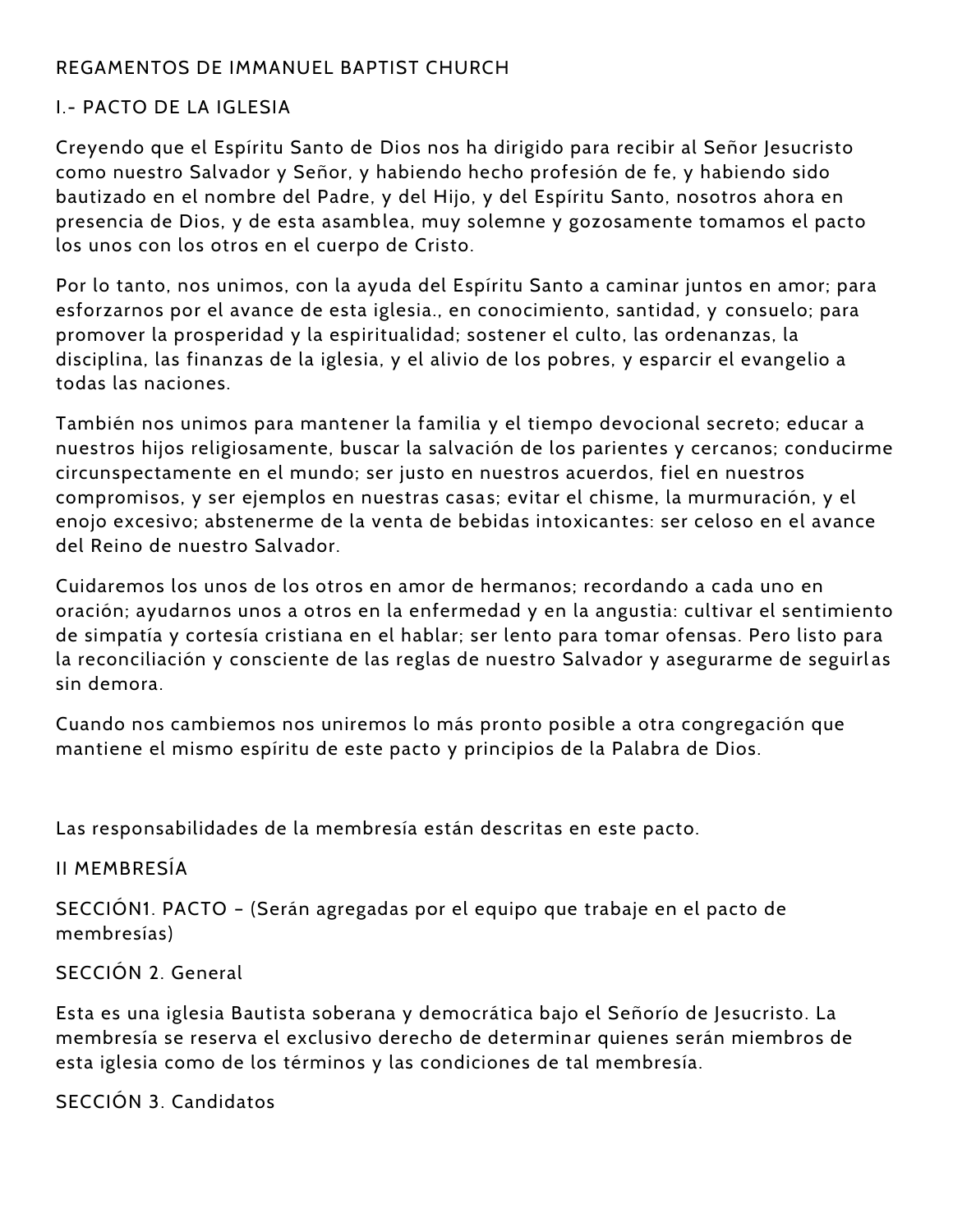Cualquier persona puede ofrecerse a sí misma como un candidato para la membresía en la iglesia. Este candidato deberá ser presentado ante la iglesia en un servicio de adoración regular para la membresía en una de las siguientes maneras

(1) Por profesión de fe y por bautismo de acuerdo con las políticas de la iglesia.

(2) Por una carta de compromiso de otra iglesia.

(3) Por restauración sobre la base de un informe previo a la experiencia de la conversión y el bautismo por inmersión cuando no hay una carta disponible.

Podría habría haber algún desacuerdo con cualquier candidato, tal como desacuerdo sería referido al pastor, ancianos y diáconos para ser investigado y hacer una recomendación a la iglesia en los siguiente treinta 30) días. Tres cuartos del voto de los miembros presentes se requerirán para votar en la elección de dicho candidato.

SECCIÓN 4. Derecho al voto de los miembros.

Cada miembro activo/residente tiene el derecho a votar en los siguientes asuntos: el presupuesto anual de la iglesia, la disposición de todo o la parte sustancial de los bienes de la Iglesia. Unirse o disolverse la Iglesia, y la adquisición de una propiedad y el endeudamiento relacionado. Cada miembro activo/residente con 16 años de edad está en capacidad de votar. Votar por medio de un apoderado es prohibido. Además, la congregación, dirigida por Ancianos es la que deberá llamar al pastor líder en caso de vacancia de este.

SECCIÓN 5. Terminación de la membresía

La membresía de una persona podrá ser terminada por las siguientes razones

(1) Muerte, (2) expulsado de otra congregación Bautista (3) expulsión por acción de la iglesia (4) por afiliarse con una iglesia de otra fe o denominación (5) por pedido de un miembro individual.

\*La iglesia podría terminar con la membresía cuando un miembro ofende el buen nombre de la iglesia por inmoralidad o conducta no cristiana, o por persistir en no cumplir con lo s votos del pacto de membresía, o no respaldar a la iglesia, y la iglesia podrá hacer su determinación por medio de las tres cuartas partes, pero solo después del vencimiento de una comunicación o una reunión para escuchar a la persona. Y después de se hay an hecho los mejores esfuerzos para que el tal miembro venga al arrepentimiento y enmienda de su falla

\*Son considerados miembros activos aquellos que siguen el pacto de membresía. Un miembro podrá ser declarado inactivo cuando no tiene contacto por 3 meses con la iglesia o por la disciplina impuesta por la iglesia por lo que no podrá votar en las sesiones de negocios.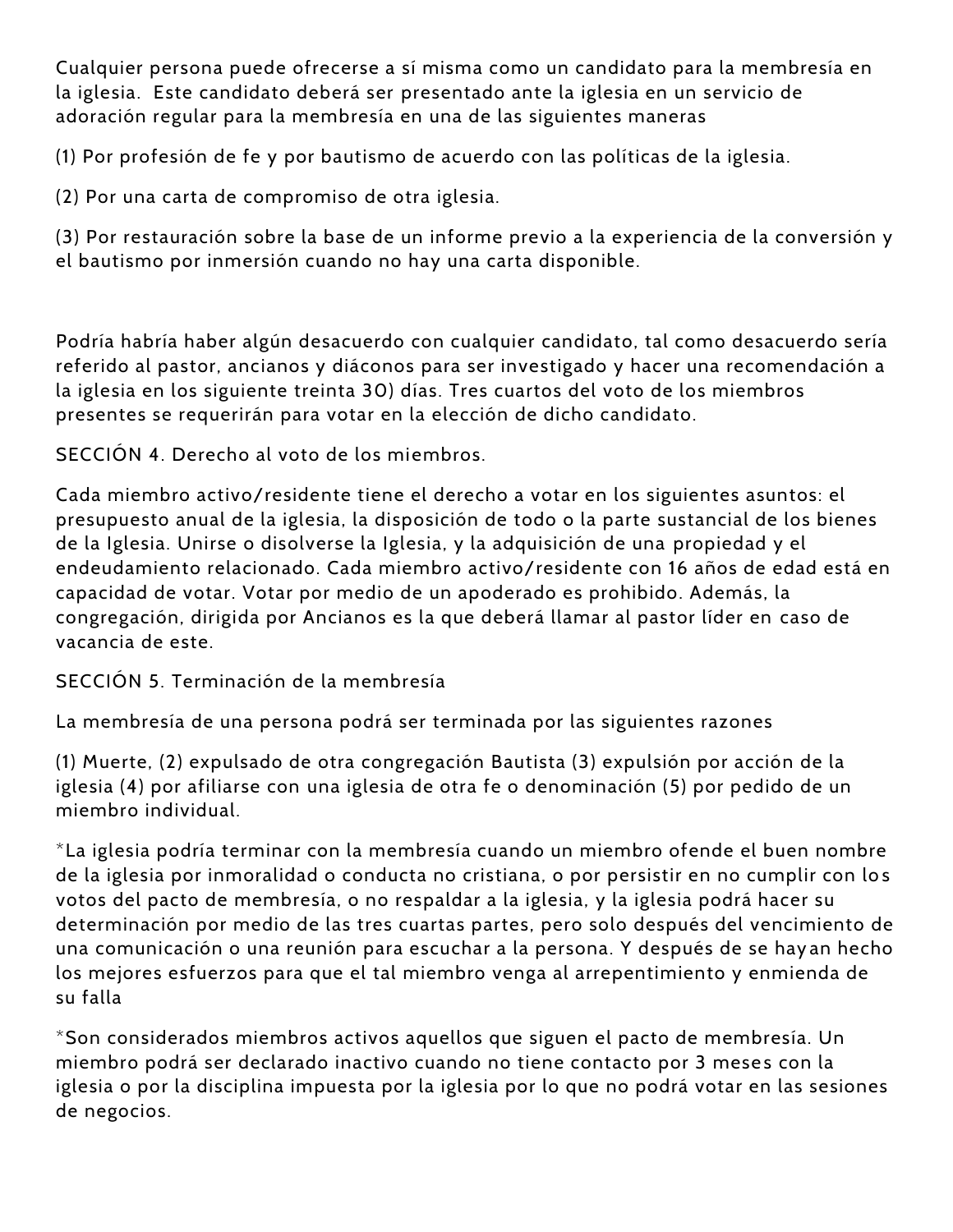## III. OFICIALES DE LA IGLESIA

SECCIÓN 1. Oficiales: Habrá un mínimo de dos (2) oficiales en la Iglesia. El pastor líder servirá como el Presidente de la Iglesia y actuará como moderador de la Iglesia. El pastor responsable de la administración servirá como Secretario y Tesorero de la Iglesia. En el evento de que algunos de estos puestos estén vacantes o las dos posiciones las tenga la misma persona, otro Anciano será ubicado para servir en esa capacidad. Si la iglesia tiene aparte a un pastor responsable por el Desarrollo de la Iglesia, el podrá servir como el Vice Presidente de la Iglesia.

SECCIÓN 2. Elección de otros oficiales: Todos los demás oficiales de la iglesia deberán ser elegidos por los Ancianos, y cada uno deberá servir bajo los Ancianos, sujeto a los derechos, si tiene alguno, de un oficial bajo cualquier contrato o empleado y recomendado a la iglesia.

SECCIÓN 3. Quitar oficiales: Sujeto a los derechos, si cualquiera, de uno de los oficiales bajo contrato de empleo, todos los oficiales podrán ser removidos, con o sin causa, por los Ancianos, en cualquier o especial reunión de Ancianos.

SECCIÓN 4. Oficiales vacantes: Una vacante de cualquier oficial por muerte, renuncia, o por ser removido, descalificación o cualquier otra causa que llene los requerimientos de los Reglamentos por una cita regular a la oficina. Tal vacancia deberá ser llenada y serán consideradas por los Ancianas y recomendadas a la Iglesia.

# SECCIÓN 5. El Pastor

El pastor es el responsable por dirigir la Iglesia como funciona la Iglesia en el Nuevo Testamento. El pastor dirigirá, la organización, y el personal de la iglesia en la realización de sus tareas. Un asunto de importancia mayor es el llevar a cabo las responsabilidades pastorales. El pastor es el líder de la adoración, proclamación, educación, y los ministerios pastorales, y elige su(s) pastor (es) asociado(s) como la iglesia los necesite y quien los recomienda a la iglesia.

**Considerar cambiar esto a la parte de la Guía Operacional.** Un pastor deberá ser elegido y llamado por la congregación cuando sea que ocurra una vacante. Su elección deberá tomar lugar en una reunión citada para ese propósito, por lo cual deberá haber por lo menos una semana de aviso previo.

El comité de púlpito deberá ser responsable de cita a la Iglesia y buscar un pastor apropiado, su recomendación constituirá una nominación, aunque cada miembro tiene el privilegio de hacer otras nominaciones de acuerdo con la política establecida por la Iglesia. El comité deberá traer un hombre a la vez para su consideración.

La elección tendrá que ser por votación, con un voto afirmativo de las tres cuartas partes de los presentes para que se haga la elección. El pastor, una vez electo, podrá servir hasta que la relación sea terminada por pedido de la iglesia o de el mismo. El presidirá las reuniones de la iglesia. El pastor deberá de dar dos semanas con anticipación su renuncia antes de terminar con sus responsabilidades.